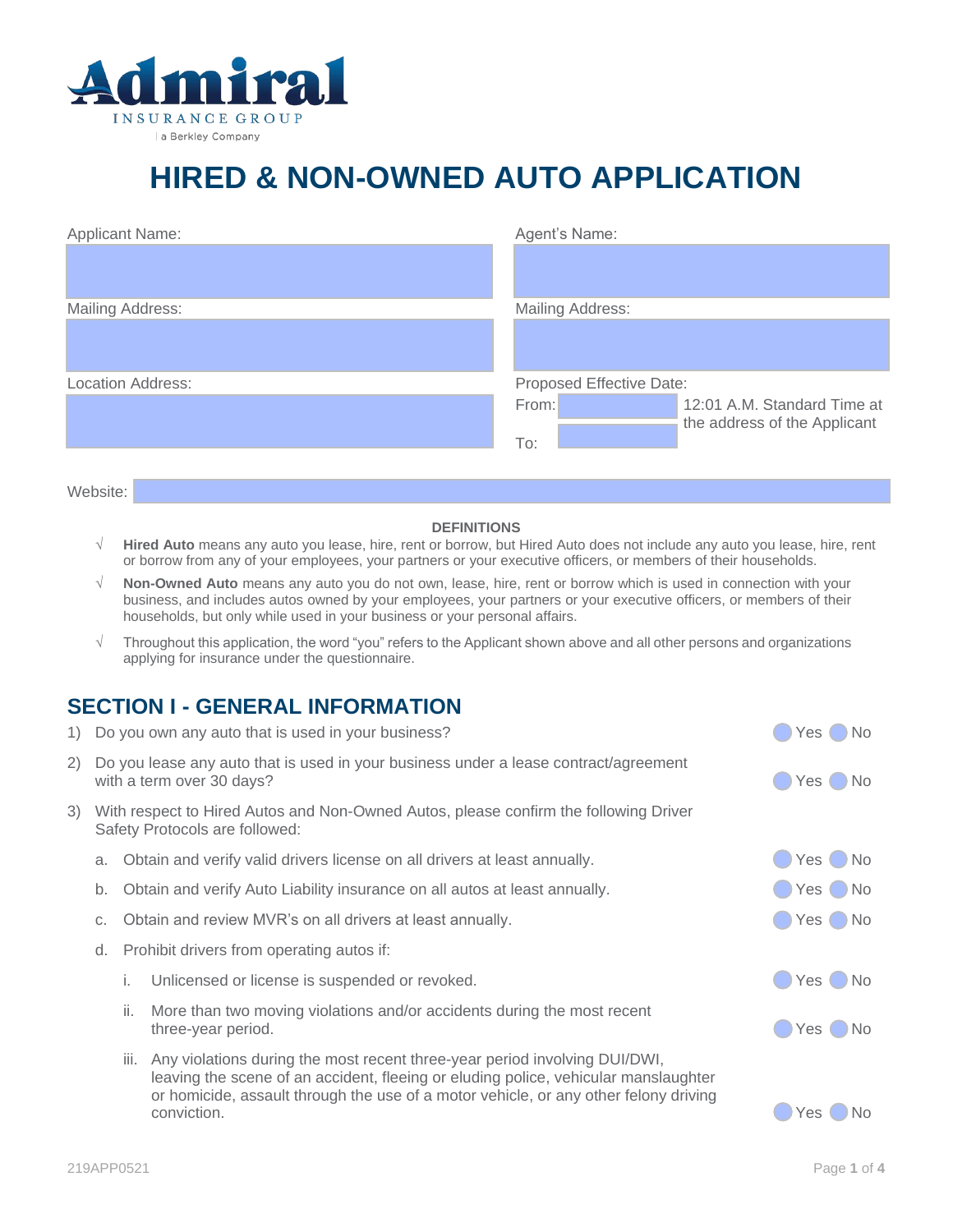| 4) Has any Hired Auto or Non-Owned Auto Liability claim or suit been made or brought against |
|----------------------------------------------------------------------------------------------|
| you in the past five years?                                                                  |

If yes, please provide details:

| 5) | Are you aware of any incident or circumstance that could reasonably be expected to become<br>a Hired Auto or Non-Owned Auto Liability claim or suit that has not been reported to an<br>insurance company?<br>Yes No |  |  |  |  |  |
|----|----------------------------------------------------------------------------------------------------------------------------------------------------------------------------------------------------------------------|--|--|--|--|--|
|    | If yes, please provide details:                                                                                                                                                                                      |  |  |  |  |  |
|    |                                                                                                                                                                                                                      |  |  |  |  |  |
|    |                                                                                                                                                                                                                      |  |  |  |  |  |
|    | SECTION II - COMPLETE THE FOLLOWING SECTION ONLY IF HIRED AUTO                                                                                                                                                       |  |  |  |  |  |
|    | <b>COVERAGE IS DESIRED</b>                                                                                                                                                                                           |  |  |  |  |  |
| 6) | Please indicate the types and corresponding numbers of Hired Autos:                                                                                                                                                  |  |  |  |  |  |
|    | Private Passenger:<br>Multi-Passenger Van:<br>Bus:<br>Truck:                                                                                                                                                         |  |  |  |  |  |
| 7) | Please indicate the estimated annual cost of Hired Autos:<br>\$                                                                                                                                                      |  |  |  |  |  |
| 8) | Please indicate how Hired Autos will be used:                                                                                                                                                                        |  |  |  |  |  |
|    | <b>Business Trips</b><br>Regular Sales/Service Calls<br><b>Transportation of Persons</b>                                                                                                                             |  |  |  |  |  |
|    | Other:<br><b>Transportation of Cargo</b>                                                                                                                                                                             |  |  |  |  |  |
| 9) | With respect to Hired Autos you lease from others, please indicate:                                                                                                                                                  |  |  |  |  |  |
|    | Average term of all leases:                                                                                                                                                                                          |  |  |  |  |  |
|    | Maximum term of any lease:                                                                                                                                                                                           |  |  |  |  |  |
|    | SECTION III – COMPLETE THE EOLLOWING SECTION ONLY IE NON-OWNED                                                                                                                                                       |  |  |  |  |  |
|    |                                                                                                                                                                                                                      |  |  |  |  |  |

## **SECTION III – COMPLETE THE FOLLOWING SECTION ONLY IF NON-OWNED AUTO COVERAGE IS DESIRED**

| 10) Please indicate the types and corresponding numbers of Non-Owned Autos:                           |  |  |  |  |  |
|-------------------------------------------------------------------------------------------------------|--|--|--|--|--|
| Multi-Passenger Van:<br>Truck:<br>Private Passenger:<br>Bus:                                          |  |  |  |  |  |
| 11) Please indicate the types and corresponding numbers of owners of Non-Owned Autos:                 |  |  |  |  |  |
| <b>Executive Officers:</b><br>Partners:<br>Employees:<br>Volunteers:                                  |  |  |  |  |  |
| Other:                                                                                                |  |  |  |  |  |
| If Other, please provide details:                                                                     |  |  |  |  |  |
|                                                                                                       |  |  |  |  |  |
| 12) Please indicate how Non-Owned Autos will be used:                                                 |  |  |  |  |  |
| <b>Product Delivery</b><br>Regular Sales/Service Calls<br><b>Transportation of Persons</b><br>Errands |  |  |  |  |  |
| <b>Transportation of Cargo</b><br>Other:                                                              |  |  |  |  |  |
| If Other, please provide details:                                                                     |  |  |  |  |  |
|                                                                                                       |  |  |  |  |  |

**ves ONo**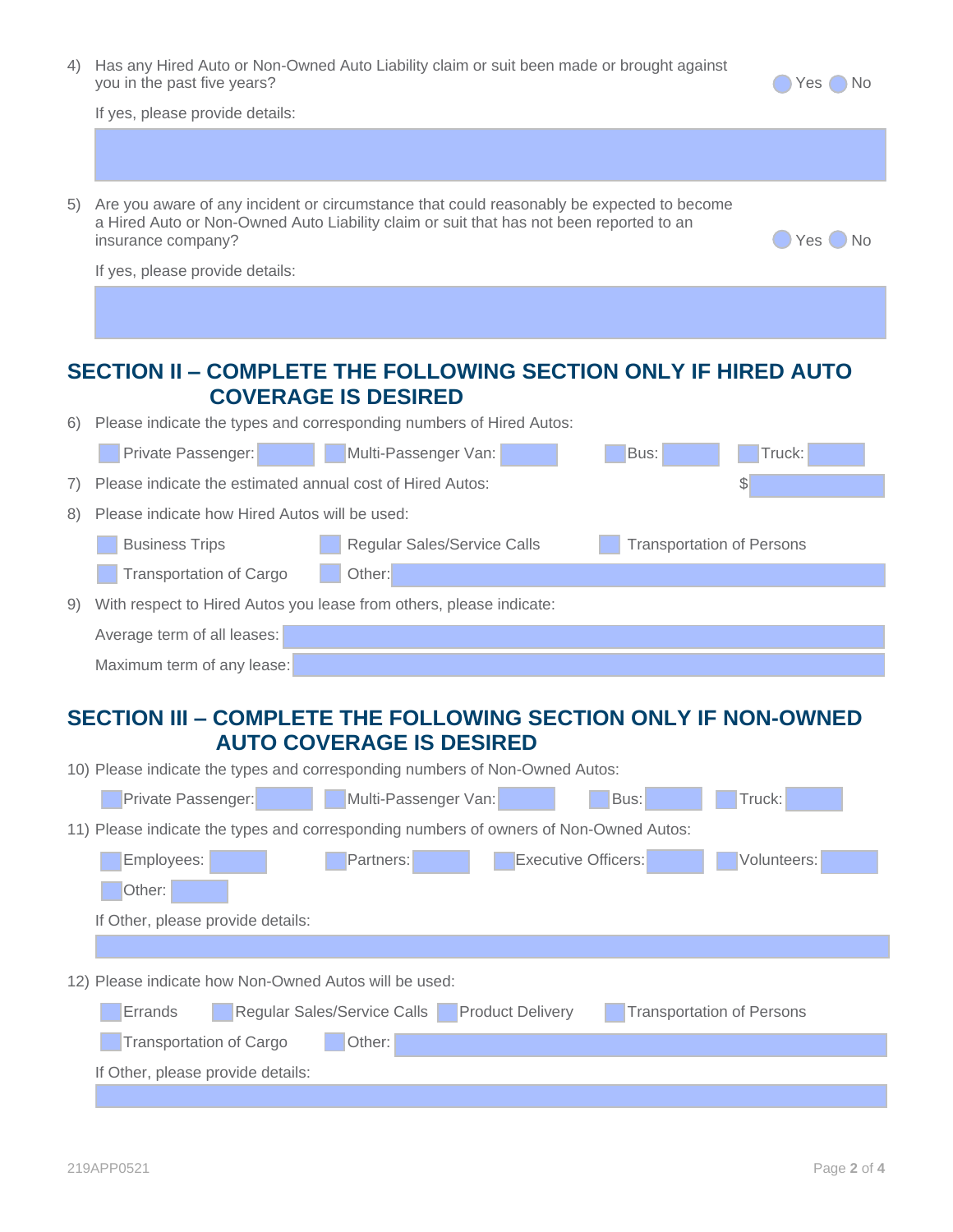13) Please indicate the maximum distance a Non-Owned Auto may be driven from the location shown above:

Less than 10 Miles More than 10 Miles

14) Please indicate how frequently the Non-Owned Auto will be used:

| <b>Weekly</b><br>Daily                                                                                                           | Monthly | Other: |    |         |
|----------------------------------------------------------------------------------------------------------------------------------|---------|--------|----|---------|
| If daily, please indicate:                                                                                                       |         |        |    |         |
| Average number of trips per day:                                                                                                 |         |        |    |         |
| Maximum number of trips per day:                                                                                                 |         |        |    |         |
| 15) Do you require all employees, partners, executive officers and volunteers to maintain their own<br>Auto Liability insurance? |         |        |    | Yes DNo |
| If yes, please indicate the minimum limits required:                                                                             |         |        | \$ |         |
| 16) Do you require and maintain evidence of the insurance?                                                                       |         |        |    | Yes     |